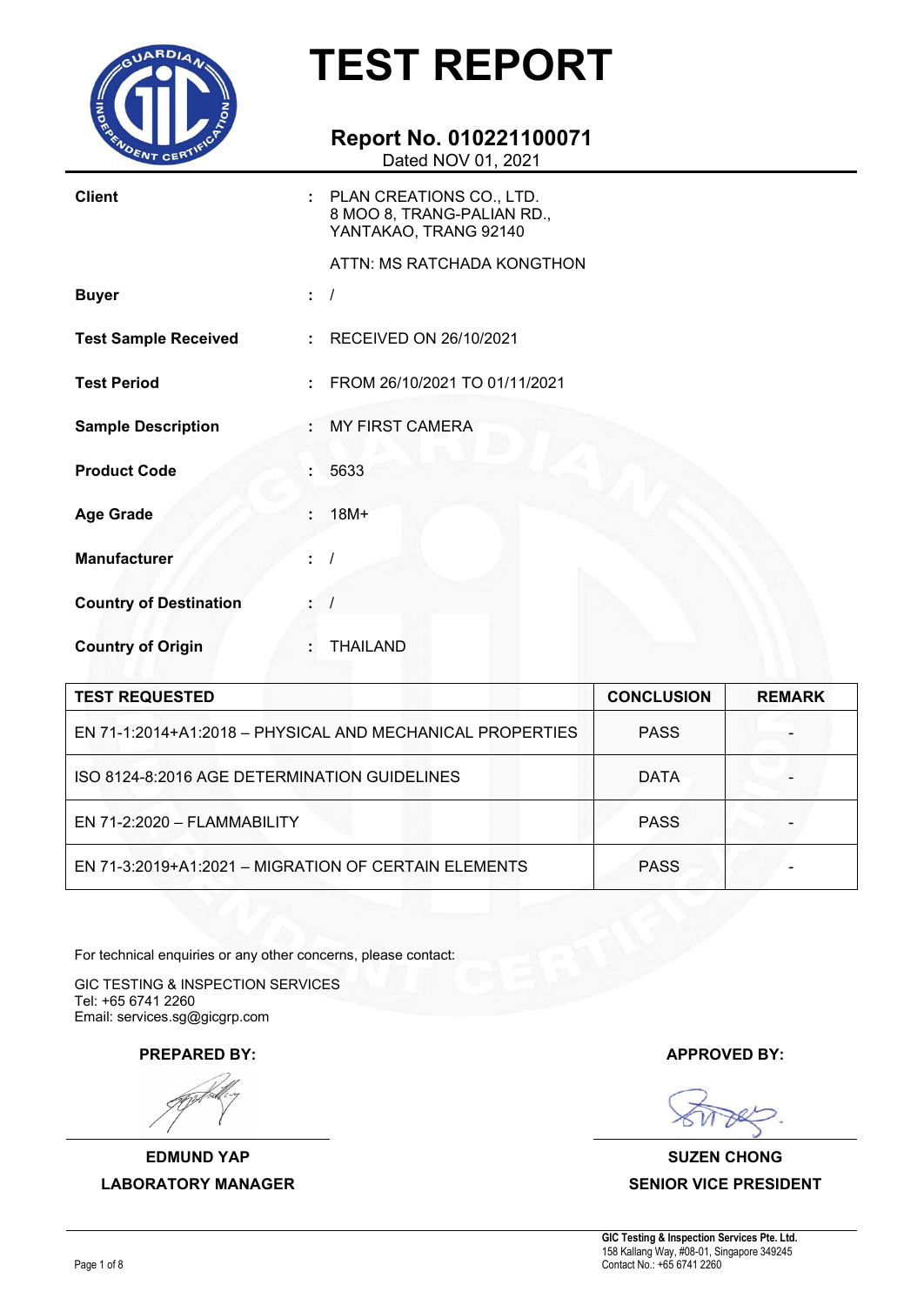

#### **Report No. 010221100071** Dated NOV 01, 2021



**GIC Testing & Inspection Services Pte. Ltd.** 158 Kallang Way, #08-01, Singapore 349245 Contact No.: +65 6741 2260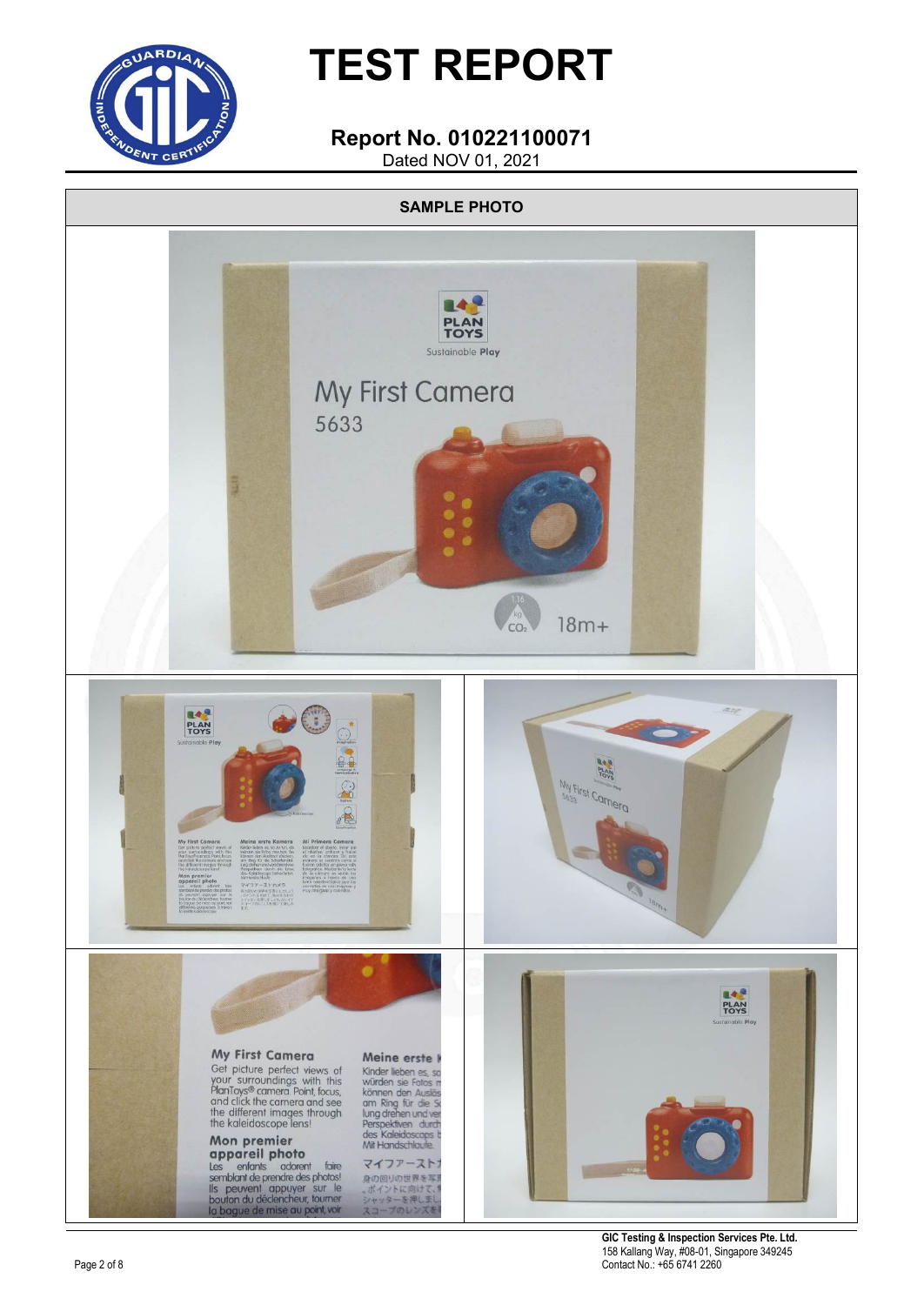

#### **Report No. 010221100071** Dated NOV 01, 2021

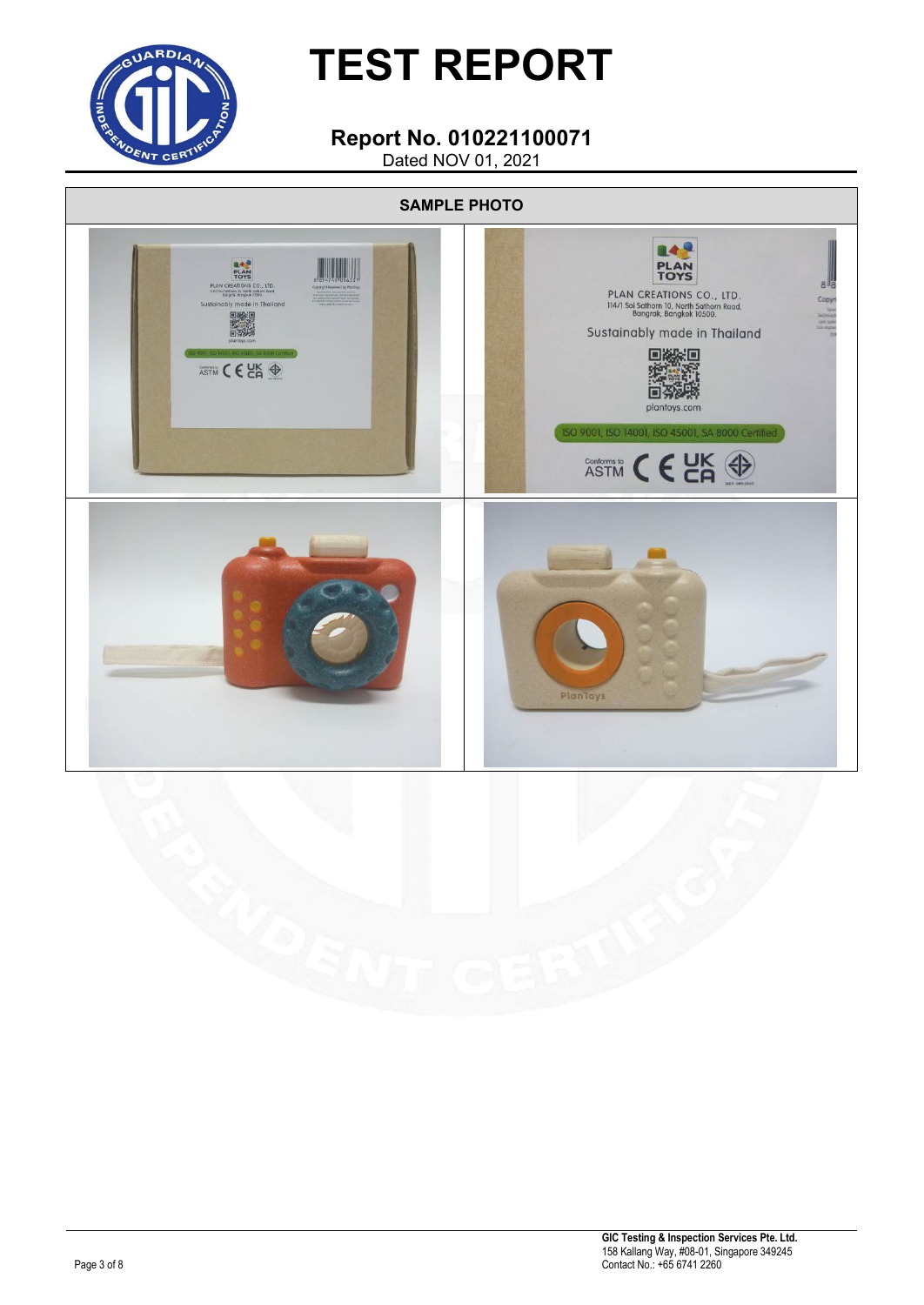

#### **Report No. 010221100071** Dated NOV 01, 2021

#### **REMARK:**

As per customer request, results for chemical tests listed below were referenced from the corresponding reports, issued no more than 12 months prior to this report.

#### **Item Description: 5633 MY FIRST CAMERA**

| Components                                         | <b>Report Number</b> | Date of Issue |
|----------------------------------------------------|----------------------|---------------|
| EN 71-3:2019+A1:2021 Migration of Certain Elements |                      |               |
| SOLID WOOD                                         | 010221060154         | 01 Jul 2021   |
| WHITE COATING ON WOOD                              | 010121030124         | 26 Mar 2021   |
| BLUE COATING ON WOOD                               | 120120131            | 30 Dec 2020   |
| <b>ORANGE RUBBER</b>                               | 010221080057         | 25 Aug 2021   |
| YELLOW COATING ON WOOD                             | 010221070114         | 16 Jul 2021   |
| <b>BLACK COATING ON WOOD</b>                       | 010121030125         | 26 Mar 2021   |
| <b>RED SAWDUST</b>                                 | 010221080054         | 20 Aug 2021   |
| SAWDUST WOOD                                       | 010221060153         | 01 Jul 2021   |
|                                                    |                      |               |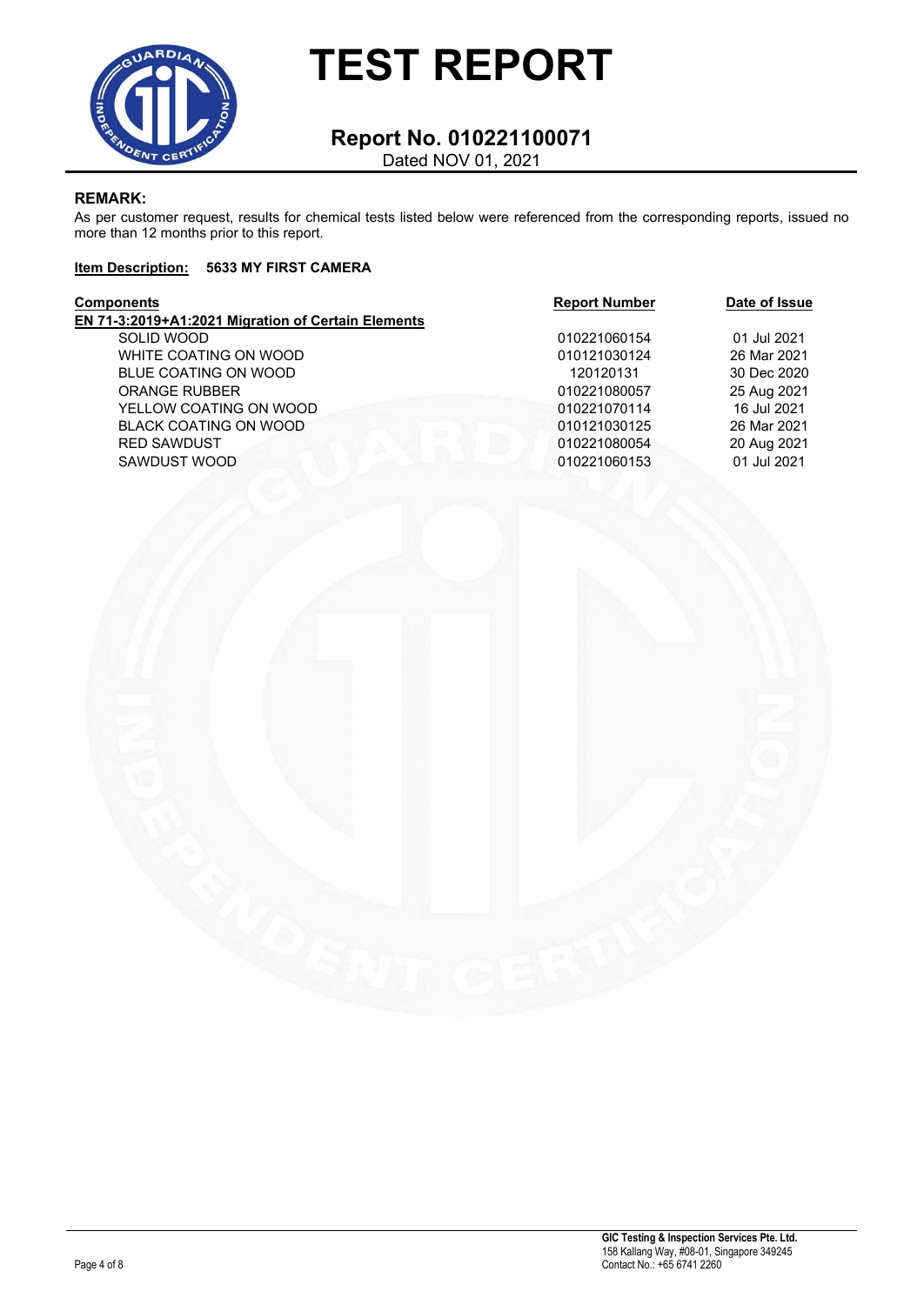

### **Report No. 010221100071**

Dated NOV 01, 2021

#### **TEST RESULT(S):**

#### **EN 71-1:2014+A1:2018 – Physical and Mechanical Properties**

#### **Test Method :** Reference to EN 71-1:2014+A1:2018.

| Test Item(s)   | Item / Component Description(s)                                    |               |  |  |  |
|----------------|--------------------------------------------------------------------|---------------|--|--|--|
|                | 5633 MY FIRST CAMERA                                               |               |  |  |  |
| <b>Clause</b>  | <b>Requirement</b>                                                 | <b>Result</b> |  |  |  |
|                |                                                                    | 1             |  |  |  |
| 4.1            | <b>Material cleanliness</b>                                        | M             |  |  |  |
| 4.2            | Assembly                                                           | <b>NA</b>     |  |  |  |
| 4.3            | Flexible plastic sheeting                                          | <b>NA</b>     |  |  |  |
| 4.4            | Toy bags                                                           | <b>NA</b>     |  |  |  |
| 4.5            | Glass                                                              | <b>NA</b>     |  |  |  |
| 4.6            | <b>Expanding materials</b>                                         | <b>NA</b>     |  |  |  |
| 4.7            | Edges                                                              | <b>NA</b>     |  |  |  |
| 4.8            | Points and metallic wires                                          | M             |  |  |  |
| 4.8 e)         | Splinters                                                          | M             |  |  |  |
| 4.9            | Protruding parts                                                   | <b>NA</b>     |  |  |  |
| 4.10           | Parts moving against each other                                    | <b>NA</b>     |  |  |  |
| 4.11           | Mouth actuated toys and other toys intended to be put in the mouth | <b>NA</b>     |  |  |  |
| 4.12           | <b>Balloons</b>                                                    | <b>NA</b>     |  |  |  |
| 4.13           | Cord of toy kites and other flying toys                            | <b>NA</b>     |  |  |  |
| 4.14           | Toys which a child can enter                                       | <b>NA</b>     |  |  |  |
| 4.15           | Toys intended to bear the mass of a child                          | <b>NA</b>     |  |  |  |
| 4.16           | Heavy immobile toys                                                | <b>NA</b>     |  |  |  |
| 4.17           | Projectiles                                                        | <b>NA</b>     |  |  |  |
| 4.18           | Aquatic toys and inflatable toys                                   | <b>NA</b>     |  |  |  |
| 4.19           | Percussion caps                                                    | <b>NA</b>     |  |  |  |
| 4.20           | Acoustics                                                          | <b>NA</b>     |  |  |  |
| 4.20.2.2       | Close-to-the-ear toys                                              | <b>NA</b>     |  |  |  |
| 4.20.2.3       | Table-top or floor toys                                            | <b>NA</b>     |  |  |  |
| 4.20.2.4       | Hand-held toys                                                     | <b>NA</b>     |  |  |  |
| 4.20.2.5       | Toys using headphones or earphones                                 | <b>NA</b>     |  |  |  |
| 4.20.2.6       | Rattles                                                            | <b>NA</b>     |  |  |  |
| 4.20.2.7       | Squeeze toys                                                       | <b>NA</b>     |  |  |  |
| 4.20.2.8       | Pull-along or push toys                                            | <b>NA</b>     |  |  |  |
| 4.20.2.9       | Percussion toys                                                    | <b>NA</b>     |  |  |  |
| 4.20.2.10      | Wind toys                                                          | <b>NA</b>     |  |  |  |
| 4.20.2.11      | Cap-firing toys                                                    | <b>NA</b>     |  |  |  |
| 4.20.2.12      | Voice toys                                                         | <b>NA</b>     |  |  |  |
| 4.21           | Toys containing a non-electrical heat source                       | <b>NA</b>     |  |  |  |
| 4.22           | Small balls                                                        | <b>NA</b>     |  |  |  |
| 4.23           | Magnets                                                            | <b>NA</b>     |  |  |  |
| 4.24           | Yo-yo balls                                                        | <b>NA</b>     |  |  |  |
| 4.25           | Toys attached to food                                              | <b>NA</b>     |  |  |  |
| 5              | Toys intended for children under 36 months                         | M             |  |  |  |
| 6              | Packaging                                                          | <b>NA</b>     |  |  |  |
| $\overline{7}$ | Warning, instructions for use                                      | M             |  |  |  |

Note: M = Meet NM = Not Meet NA = Not Applicable R = Refer to Comment Section<br>NR = Not Requested NT = Not Tested NP = Not Present  $NR = Not$  Requested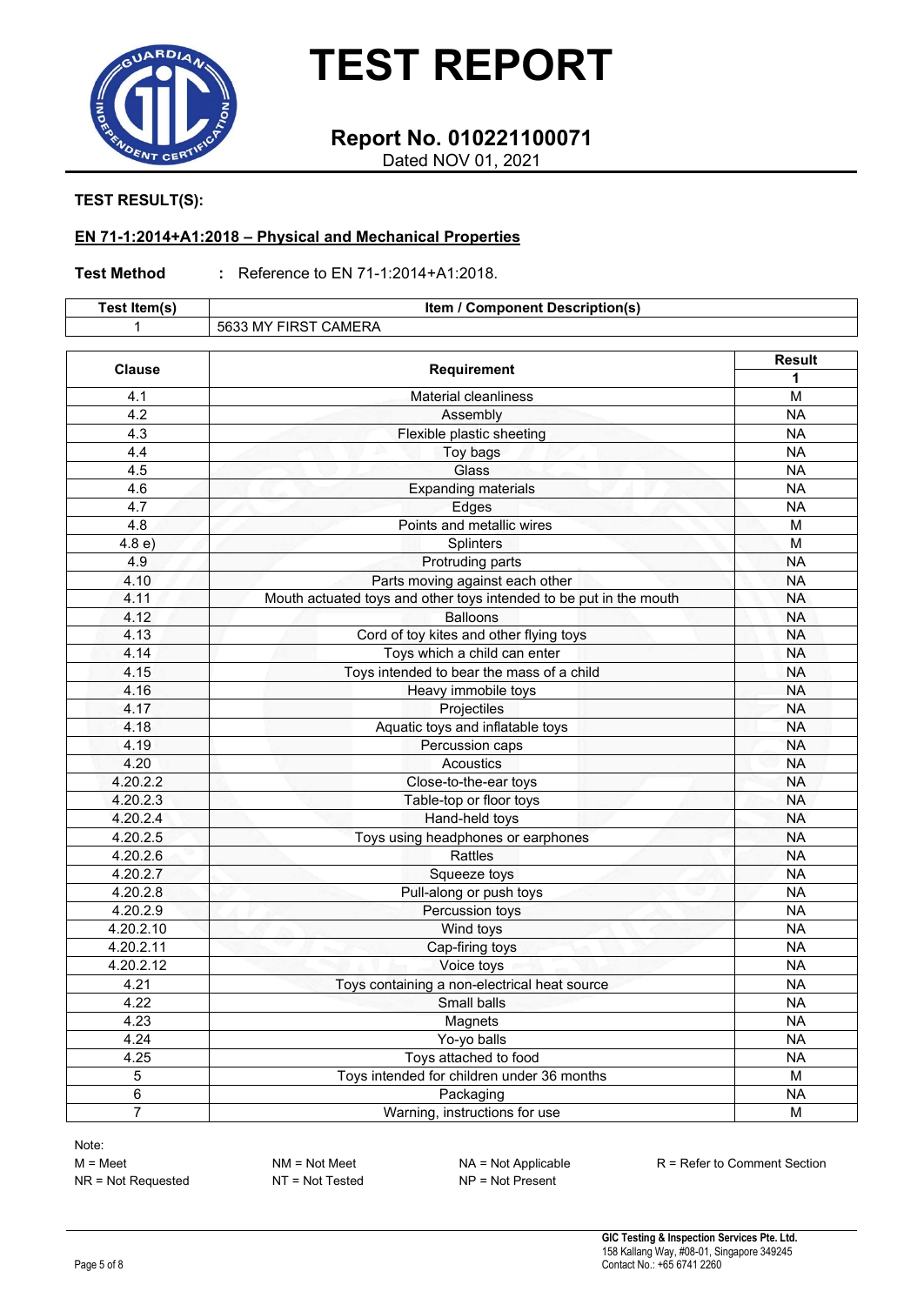

### **Report No. 010221100071**

Dated NOV 01, 2021

#### **TEST RESULT(S): (Continued)**

#### **ISO 8124-8:2016 Age Determination Guidelines**

**Test Method :** Reference to ISO 8124-8:2016.

| <b>Claimed Age Grade</b> | <b>Recommended Age Grade</b> |
|--------------------------|------------------------------|
| '8M+                     | 18M+                         |

#### **EN 71-2:2020 - Flammability**

**Test Method :** Reference to EN 71-2:2020.

| Test Item(s)     | <b>Item / Component Description(s)</b> |               |  |  |  |
|------------------|----------------------------------------|---------------|--|--|--|
|                  | 5633 MY FIRST CAMERA                   |               |  |  |  |
| <b>Subclause</b> | <b>Requirement</b>                     | <b>Result</b> |  |  |  |
| 4.1              | General requirement                    | <b>PASS</b>   |  |  |  |
|                  | Celluloid (cellulose nitrate)          | <b>NP</b>     |  |  |  |

Note:

NR = Not Requested NT = Not Tested

M = Meet NM = Not Meet NA = Not Applicable R = Refer to Comment Section<br>NR = Not Requested NT = Not Tested NP = Not Present DNI = Did Not Ignite

#### **EN 71-3:2019+A1:2021 – Migration of Certain Elements**

**Test Method :** Reference to BS EN 71-3:2019+A1:2021 Analysis by ICP-MS.

| Test Item(s) | <b>Item / Component Description(s)</b> |  |  |  |  |  |
|--------------|----------------------------------------|--|--|--|--|--|
|              | SOLID WOOD                             |  |  |  |  |  |
|              | WHITE COATING ON WOOD                  |  |  |  |  |  |
| 3            | BLUE COATING ON WOOD                   |  |  |  |  |  |
| 4            | <b>ORANGE RUBBER</b>                   |  |  |  |  |  |
| 5            | YELLOW COATING ON WOOD                 |  |  |  |  |  |
| 6            | <b>BLACK COATING ON WOOD</b>           |  |  |  |  |  |
|              | <b>RED SAWDUST</b>                     |  |  |  |  |  |
| 8            | <b>SAWDUST WOOD</b>                    |  |  |  |  |  |

| See Soluble Element<br>and its corresponding<br>Maximum Allowable<br>Limit in Result Table | Category I   | Pliable modelling materials or other solid materials intended to leave a trace<br>appearing in the toy                      |  |  |  |  |
|--------------------------------------------------------------------------------------------|--------------|-----------------------------------------------------------------------------------------------------------------------------|--|--|--|--|
|                                                                                            | Category II  | Liquid paints/inks and other similar materials appearing as such in the toy (e.g.  <br>bubble solution), and glue sticks    |  |  |  |  |
|                                                                                            | Category III | Coatings, polymeric materials (e.g. plastics), paper, textiles, glass, ceramic,<br>metallic, wood and other solid materials |  |  |  |  |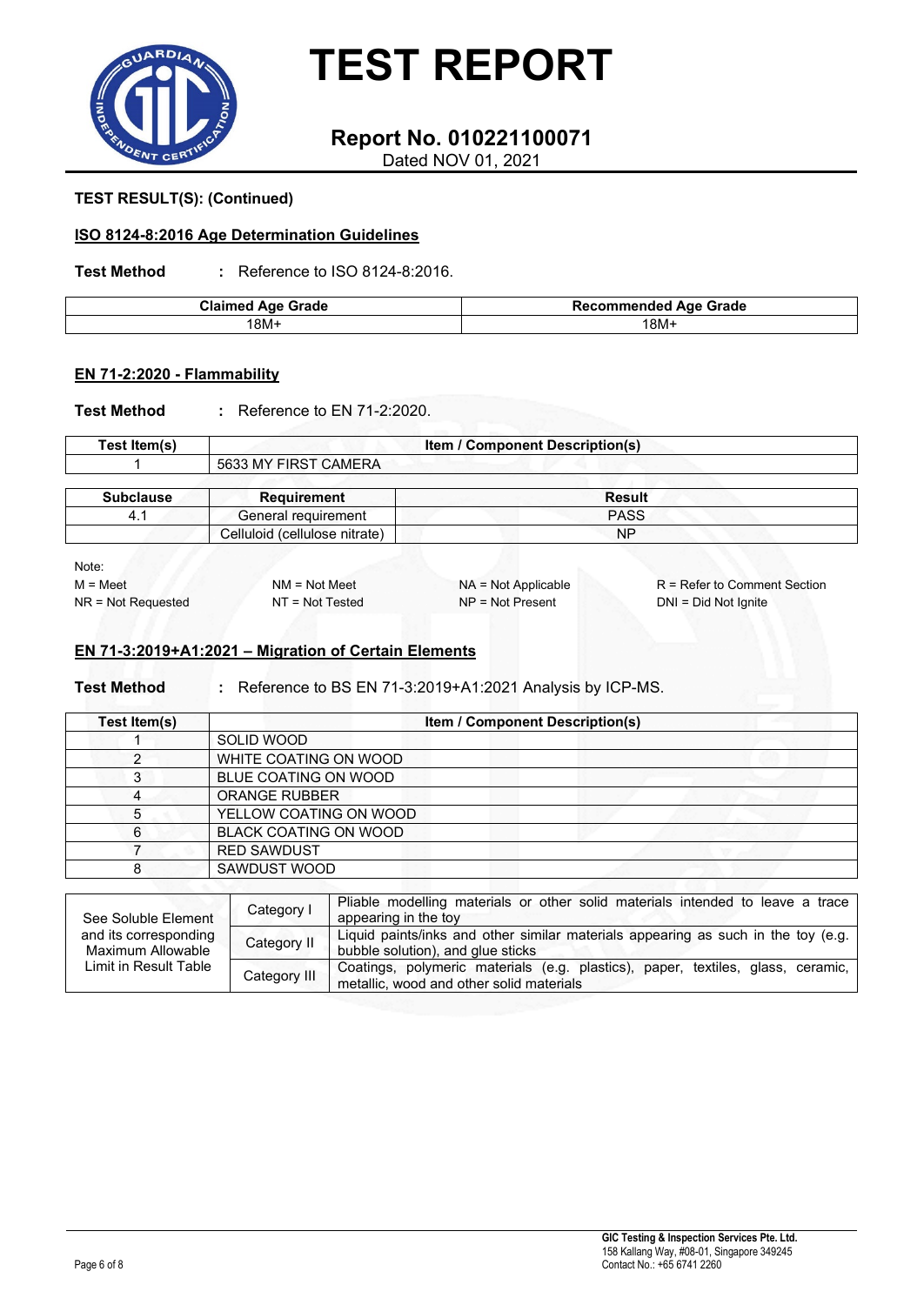

### **Report No. 010221100071**

Dated NOV 01, 2021

#### **TEST RESULT(S): (Continued)**

|                       | Unit  | Req.           | <b>Result</b> |             |             |             |
|-----------------------|-------|----------------|---------------|-------------|-------------|-------------|
| Test Item(s)          |       |                | 1             | 2           | 3           | 4           |
| <b>Category Type</b>  | -     | Ш              | III           | III         | III         | III         |
| Aluminium (AI)        | mg/kg | 28130          | <b>ND</b>     | 1021        | 1392        | <b>ND</b>   |
| Antimony (Sb)         | mg/kg | 560            | ND.           | <b>ND</b>   | <b>ND</b>   | <b>ND</b>   |
| Arsenic (As)          | mg/kg | 47             | ND.           | <b>ND</b>   | <b>ND</b>   | <b>ND</b>   |
| Barium (Ba)           | mg/kg | 18750          | ND.           | <b>ND</b>   | <b>ND</b>   | <b>ND</b>   |
| Boron (B)             | mg/kg | 15000          | ND.           | <b>ND</b>   | <b>ND</b>   | ND          |
| Cadmium (Cd)          | mg/kg | 17             | ND.           | <b>ND</b>   | <b>ND</b>   | <b>ND</b>   |
| Chromium III (Cr III) | mg/kg | 460            | 0.04          | 0.16        | 1.29        | <b>ND</b>   |
| Chromium VI (Cr VI)   | mg/kg | 0.053          | ND            | <b>ND</b>   | <b>ND</b>   | ND.         |
| Cobalt (Co)           | mg/kg | 130            | ND.           | <b>ND</b>   | <b>ND</b>   | ND.         |
| Copper (Cu)           | mg/kg | 7700           | ND.           | <b>ND</b>   | <b>ND</b>   | ND          |
| Lead (Pb)             | mg/kg | 23             | ND.           | ND.         | 1.89        | <b>ND</b>   |
| Manganese (Mn)        | mg/kg | 15000          | 16            | <b>ND</b>   | <b>ND</b>   | <b>ND</b>   |
| Mercury (Hg)          | mg/kg | 94             | <b>ND</b>     | <b>ND</b>   | <b>ND</b>   | <b>ND</b>   |
| Nickel (Ni)           | mg/kg | 930            | <b>ND</b>     | <b>ND</b>   | <b>ND</b>   | <b>ND</b>   |
| Selenium (Se)         | mg/kg | 460            | ND.           | <b>ND</b>   | <b>ND</b>   | ND.         |
| Strontium (Sr)        | mg/kg | 56000          | ND.           | <b>ND</b>   | ND.         | ND.         |
| $T$ in $(Sn)$         | mg/kg | 180000         | ND.           | <b>ND</b>   | <b>ND</b>   | <b>ND</b>   |
| Organic tin           | mg/kg | 12             | ND.           | ND.         | ND.         | ND.         |
| Zinc(Zn)              | mg/kg | 46000          | <b>ND</b>     | 25          | ND.         | 709         |
| <b>Conclusion</b>     | -     | $\blacksquare$ | <b>PASS</b>   | <b>PASS</b> | <b>PASS</b> | <b>PASS</b> |

|                       | Unit  | Req.   | <b>Result</b> |             |                |             |
|-----------------------|-------|--------|---------------|-------------|----------------|-------------|
| Test Item(s)          |       |        | 5             | 6           | $\overline{7}$ | 8           |
| <b>Category Type</b>  |       | Ш      | III           | III         | III            | Ш           |
| Aluminium (AI)        | mg/kg | 28130  | 40            | 16          | <b>ND</b>      | 17          |
| Antimony (Sb)         | mg/kg | 560    | <b>ND</b>     | <b>ND</b>   | <b>ND</b>      | <b>ND</b>   |
| Arsenic (As)          | mg/kg | 47     | <b>ND</b>     | <b>ND</b>   | <b>ND</b>      | <b>ND</b>   |
| Barium (Ba)           | mg/kg | 18750  | <b>ND</b>     | <b>ND</b>   | <b>ND</b>      | <b>ND</b>   |
| Boron (B)             | mg/kg | 15000  | <b>ND</b>     | <b>ND</b>   | 38             | 23          |
| Cadmium (Cd)          | mg/kg | 17     | <b>ND</b>     | <b>ND</b>   | <b>ND</b>      | <b>ND</b>   |
| Chromium III (Cr III) | mg/kg | 460    | 0.5           | 0.2         | <b>ND</b>      | <b>ND</b>   |
| Chromium VI (Cr VI)   | mg/kg | 0.053  | <b>ND</b>     | <b>ND</b>   | <b>ND</b>      | <b>ND</b>   |
| Cobalt (Co)           | mg/kg | 130    | <b>ND</b>     | ND.         | <b>ND</b>      | <b>ND</b>   |
| Copper (Cu)           | mg/kg | 7700   | <b>ND</b>     | ND.         | <b>ND</b>      | <b>ND</b>   |
| Lead (Pb)             | mg/kg | 23     | <b>ND</b>     | 1.17        | <b>ND</b>      | <b>ND</b>   |
| Manganese (Mn)        | mg/kg | 15000  | 11            | ND.         | 21             | ND.         |
| Mercury (Hg)          | mg/kg | 94     | ND            | <b>ND</b>   | ND             | <b>ND</b>   |
| Nickel (Ni)           | mg/kg | 930    | ND.           | <b>ND</b>   | <b>ND</b>      | <b>ND</b>   |
| Selenium (Se)         | mg/kg | 460    | ND.           | ND.         | <b>ND</b>      | <b>ND</b>   |
| Strontium (Sr)        | mg/kg | 56000  | ND            | ND.         | <b>ND</b>      | ND.         |
| Tin (Sn)              | mg/kg | 180000 | <b>ND</b>     | <b>ND</b>   | <b>ND</b>      | <b>ND</b>   |
| Organic tin           | mg/kg | 12     | ND.           | ND.         | ND.            | ND.         |
| Zinc (Zn)             | mg/kg | 46000  | ND.           | ND.         | <b>ND</b>      | ND.         |
| <b>Conclusion</b>     |       |        | <b>PASS</b>   | <b>PASS</b> | <b>PASS</b>    | <b>PASS</b> |

Note:

- mg/kg = milligram per kilogram entitled and the state of the ND = Not Detected

- Reporting limit for Cr (III), Cr (VI) = 0.02 mg/kg, and for Tin and Organic Tin = 0.9 mg/kg

- Reporting limit for  $Pb = 1.0$  mg/kg, for As,  $Cd = 0.5$  mg/kg

Reporting limit for Al, Sb, Ba B, Co, Hg, Cu, Mn, Ni, Se, Sr, Zn = 10.0 mg/kg

- Confirmation test of chromium (III) is not required in case of chromium does not exceed their requirements as specified in EN 71- 3:2019+A1:2021.